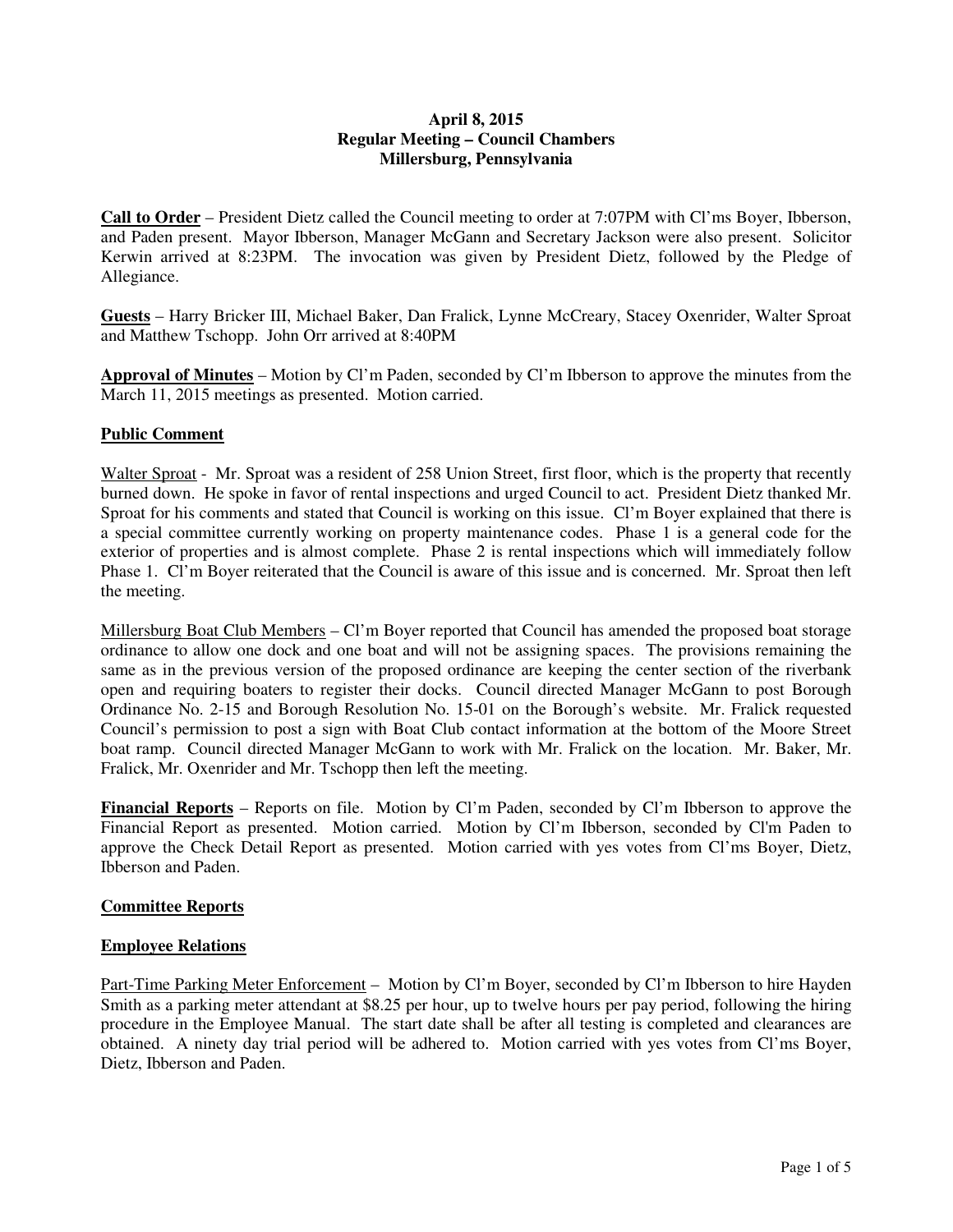# **Finance and Risk Management**

Certificates of Deposit – President Dietz reminded Cl'ms to be aware that we have three CD's coming up for renewal later this year and one in early 2016.

### **Parks and Recreation**

Landscaping at "Welcome to Millersburg" Sign – Cl'm Boyer reported that the flowers will be going in shortly.

Ferry Boat Anchors – Cl'm Boyer reported that the equipment needed for installation has been reserved for April  $13^{\text{th}}$ .

River Front Clean Up – Cl'm Boyer reported that the tentative date for the clean up is Friday, April 17<sup>th</sup>. Dauphin County Prison trustees will be assisting that day and arrangements can be made for additional days if necessary.

Welcome Center Restroom – Cl'm Boyer reported that repairs to plumbing are on-going.

Stump Grinding Agreement – Manager McGann reported that he took the Committee's provisos back to Mr. Williard. Mr. Williard has not yet confirmed that his equipment can do the job as specified. The matter was tabled.

Facility Use Agreement – Girls Softball – The organization requests the use of Bradenbaugh Park softball field for practices and games from March 1 through August 1. Their rosters and certificate of insurance have been provided. The user fee would be waived. Motion by Cl'm Ibberson, seconded by Cl'm Paden to approve the agreement. Motion carried. Additionally, Cl'm Boyer expressed concern about Mr. Turner's letter which stated that if the facility wasn't built this spring, the organization would fold. Council was unaware of this. Council directed Manger McGann to relay to Mr. Turner that the Council supports them and ask, Do they have drawings? Do they have funding? Have they spoken to Jere Troutman? Have they consulted Light-Heigel?

Facility Use Agreement – Wedding – The copy of the agreement is unsigned so the matter was tabled. Manager McGann is to contact the applicants.

Ferry Boat Sign Proposal – Council reviewed Pannier's quote for the sign at \$3,608 and RET Associates' quote for installation at \$4,342. Motion by Cl'm Boyer, seconded by Cl'm Paden to approve both proposals contingent upon approval by the Ferry Boat Association Board. Motion carried.

Ned Smith Festival Bonfire Request – Manager McGann reported that the Augusta Regiment of historical reenactors is requesting permission to have a cooking fire behind the Gun Club during the festival. Council directed Manager McGann to add this to the event agreement.

Riverfront Park Swings – Council discussed methods to install the frames and agreed to have the frames made 2 feet longer, put into the ground and covered with dirt.

Riverfront Park Kiosk – President Dietz directed Manager McGann to post both sides of the latest tourism brochure.

Riverfront Park Ruts and Trail Damage – Ruts were discovered in the area between Center and North Streets and at Pine Street. President Dietz directed Manager McGann to contact Dauphin Precision Tool to get an update on the status of the spill clean-up, specifically to find out how much longer the equipment will be in the area. Cl'm Boyer reported that the clean up crew has damaged the edges of the walk-way. Manager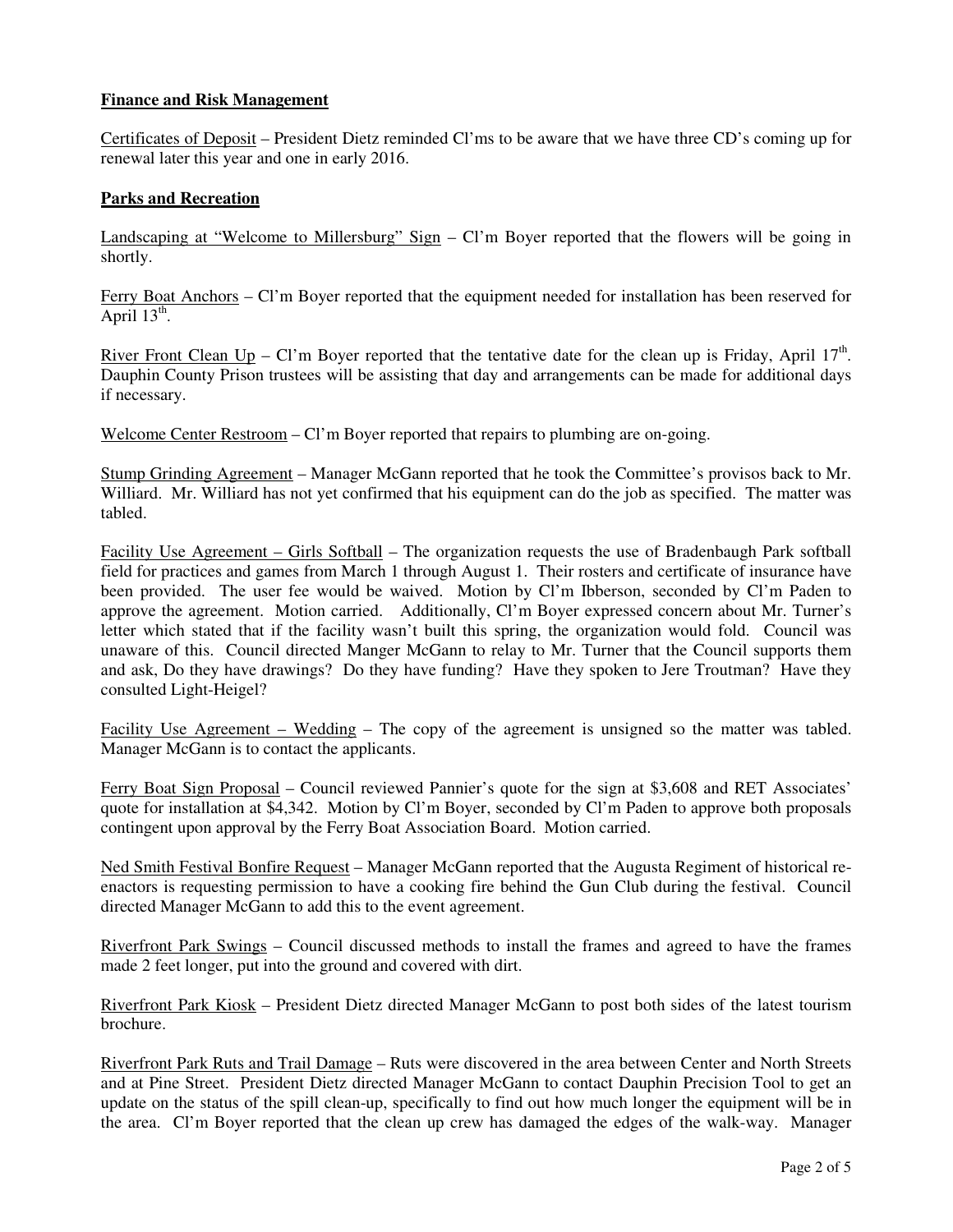McGann is to find out the status of Dauphin Precision Tool's report to their insurance carrier regarding the incident.

Riverfront Park Bollards – Mayor Ibberson reported that the paint on the bollards is quite faded. Council directed Manager McGann to contact Tara Ely to find out what type of paint she would recommend.

**Chelton Avenue Cave In –** Upper Paxton Township Supervisor John Orr gave a briefing on the proposed emergency repair project. Since one new structure will be within the Borough, the Borough, Township and Millersburg Area Authority will need to communicate with each other and their respective engineers. Mr. Orr then left the meeting.

President Dietz called an executive session at 8:58PM to discuss legal matters. Mr. Bricker and Ms. McCreary left Council Chambers. President Dietz called the meeting back into regular session at 9:11PM with Mr. Bricker returning to Council Chambers.

**Property** – There was no report.

**Public Safety** – Chairman Ibberson reported that two part-time police officers have started.

### **Streets**

2015 Street Paving – Advertise for Bids – Council reviewed the prepared Invitation to Bid. One correction was made – sixth paragraph, "informalities" should be "formalities". Bid opening is set for May 13<sup>th</sup>. Motion by Cl'm Paden, seconded by Cl'm Ibberson to approve the invitation to bid with the noted correction and to advertise one time in the Upper Dauphin Sentinel. Motion carried with yes votes from Cl'ms Boyer, Dietz, Ibberson and Paden. Manager McGann announced a pre-bid conference scheduled for April 27<sup>th</sup> at 1:00PM and invited Council members.

Mr. Bricker left the meeting.

Mifflin Township Invoice for Salt – Motion by Cl'm Paden, seconded by Cl'm Ibberson to pay the invoice for \$1,120. Motion carried with yes votes from Cl'ms Boyer, Dietz, Ibberson and Paden.

### **Economic Development**

Shop Small – Chairman Dietz reported that the group met recently. The merchants will be proceeding with assembling swag bags and planning Summertime Second Saturdays.

**Mayor's Report** – Mayor Ibberson reported that the two new part-time police officers will be working two shifts per week. Mayor will be looking into grant funding to replace our Tasers which are too old to be repaired. Motion by Cl'm Ibberson, seconded by Cl'm Paden to move \$1,000 from the part-time police officer wages line item into (to be created) parking meter attendant wages line item. Motion carried. President Dietz reported that a final proposal was given to the Patrol Officers Association to avoid arbitration, but no response has been received to date.

**Manager's Report** – Manager McGann reported that the Public Works crew checked site distances and letters will be going out to property owners in violation. Mayor Ibberson requested that the speed check lines be repainted. Mayor Ibberson then left the meeting. Manager McGann will be attending Upper Dauphin's Career Day tomorrow afternoon.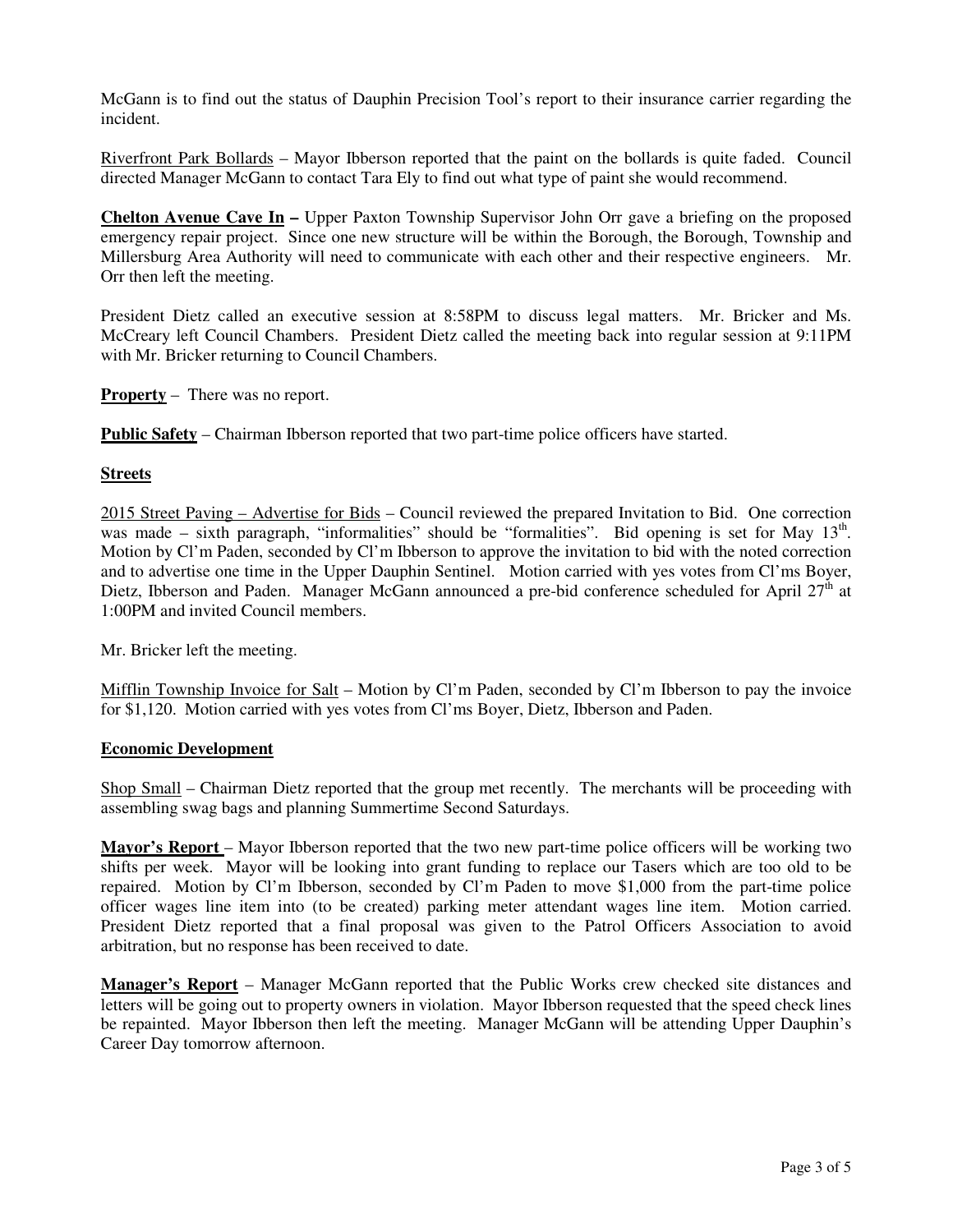# **Unfinished Business**

Borough Ordinance No. 2-15 Boat Docking – Council agreed to change Section 6 – Boat Docking Season Set to read "Docks and watercraft may be kept along the shore between March 15 and December 31". Motion by Cl'm Boyer, seconded by Cl'm Ibberson to advertise the ordinance one time in the Upper Dauphin Sentinel for adoption at the May 13 Council meeting and to advertise again if necessary following the April 22 Committee meetings. Motion carried with yes votes from Cl'ms Boyer, Dietz, Ibberson and Paden.

Borough Resolution No. 15-01 Boat Docking Regulations- This was tabled until the May  $13<sup>th</sup>$  Council meeting.

Millersburg Ferry Boat Association BL Companies Invoice- Manager McGann reported that the Ferry Boat Association Board has approved this invoice. Motion by Cl'm Ibberson, seconded by Cl'm Boyer to forward the BL Companies invoice for \$530 to Dauphin County for payment. Motion carried.

LVRT Signage Proposal – Council reviewed the listing of signs chosen by the Ned Smith Center which totaled \$3,746. Three rules signs would be needed at \$1,278 (Display Graphics Nov. 2014 prices). Motion by Cl'm Boyer, seconded by Cl'm Ibberson to approve the purchase of the three rules signs from Display Graphics for an additional 10% over the \$1,278 and to approve the Ned Smith Center's request for signs (vendor unknown at this time). Purchase capped at \$8,000. Motion carried with yes votes from Cl'ms Boyer, Dietz, Ibberson and Paden.

Consent Agreement – This agreement is between the Borough and Brent Boyer and regards the property at 2 N. Market Square. Motion by Cl'm Ibberson, seconded by Cl'm Paden to approve the Consent Agreement. Motion carried. Cl'm Boyer abstained due to being one of the parties in the agreement.

### **New Business**

KMIT Annual Meeting – President Dietz has completed the proxy and will sign it. Council had no issues.

Borough Resolution No. 15-06 - DCNR Grant Application – This resolution is a required document for the MYO Park Revitalization Project application and states that Manager McGann will electronically sign the grant documents. Motion by Cl'm Paden, seconded by Cl'm Ibberson to approve Borough Resolution No. 15-06. Motion carried.

Dauphin County Heritage Mural – President Dietz announced that he has been working with Carl Dickson on ideas regarding the town's history and the location for the mural. More information is to come.

**Communications** – All communications were made available to Cl'ms. Secretary Jackson had one addition which was DLCBA's quarterly meeting invitation. President Dietz will attend.

### **Organization Reports**

Upper Dauphin COG – Cl'm Paden attended the March meeting but had nothing to report.

Millersburg Planning Commission – Manager McGann reported that work continued on the zoning ordinance draft. They will be pursuing making more formalized procedures for issuing building permits.

Millersburg Area Pool Association – Cl'm Boyer had nothing to report.

Millersburg Fire Company – Cl'm Ibberson reported that they did not meet yet this month.